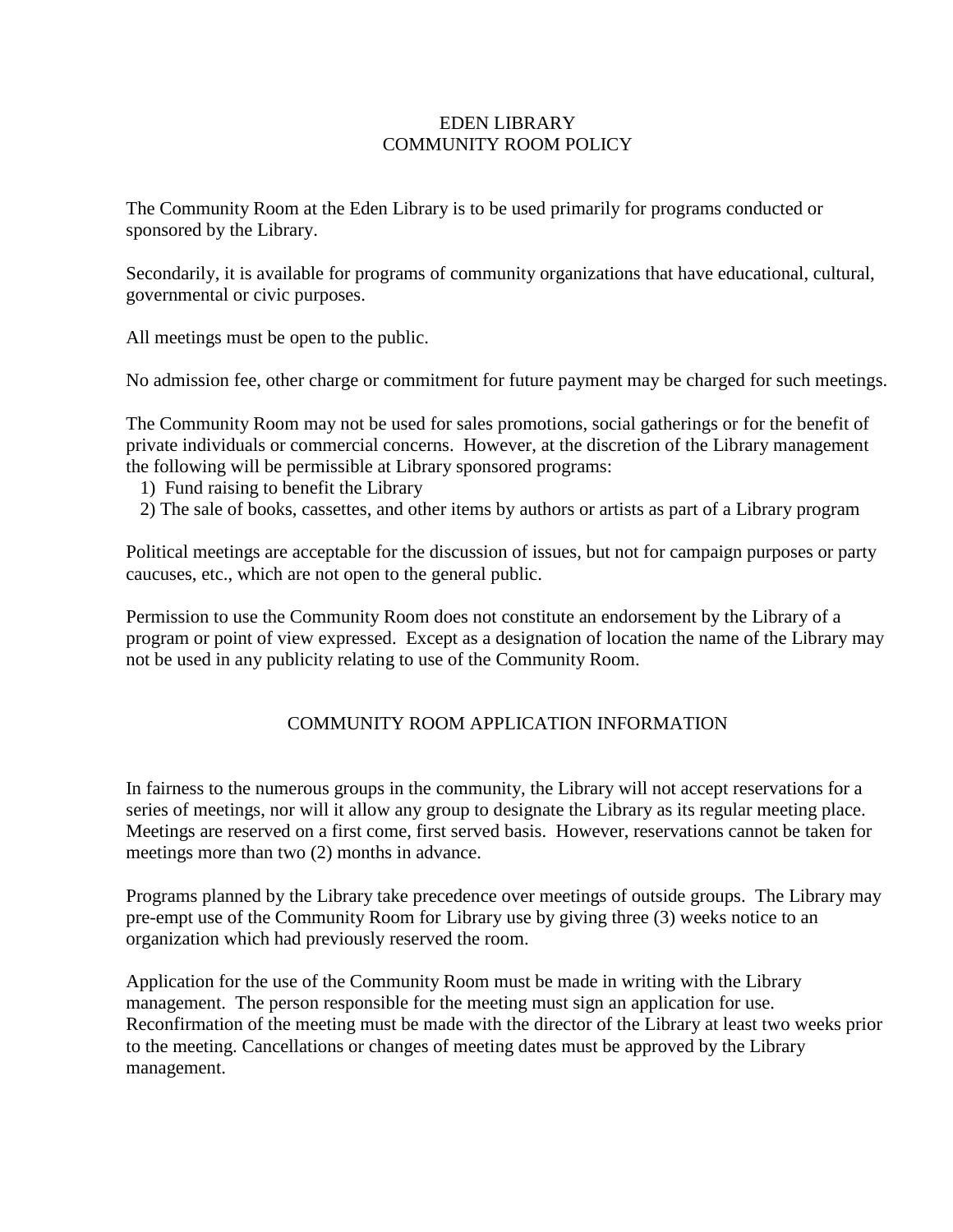## COMMUNITY ROOM RULES OF USE

1. The Community Room is available for use only during regular Library hours:

| Monday:    | 11:00 a.m. to $6:00$ p.m. |
|------------|---------------------------|
| Tuesday:   | 11:00 a.m. to $6:00$ p.m. |
| Wednesday: | 2:00 p.m. to 7:00 p.m.    |
| Thursday:  | 11:00 a.m. to $6:00$ p.m. |
| Friday:    | 11:00 a.m. to $5:00$ p.m. |
| Saturday:  | 11:00 a.m. to 2:00 p.m.   |

There is no charge for use of the building during normal Library hours.

2. Meetings must be scheduled to end 15 minutes before the Library closes.

3. Meetings must be conducted in such a manner as not to disturb the regular work of the Library. The applicant is responsible for managing orderly behavior of all attendees. Adult supervision is required for any group of minors.

4. Limited kitchen facilities are available. No cooking may be done or food served without the approval of the Library management. No alcoholic beverages may be served or consumed at any time. No games of gambling are permitted.

5. Groups planning to use craft materials must receive special permission from Library management.

6. Groups using the Community Room may have use of the Library's audio-visual equipment if Library patrons do not need it, but the management cannot provide personnel to operate such equipment.

7. The Library is not responsible for any supplies or equipment left in the Community Room. Nor is the Library responsible for lost, stolen or damaged property. The Library cannot provide any storage space for groups using the Community Room.

8. Each group is responsible for its own set up and clean up. The Community Room must be left in acceptable, unlittered condition.

9. The applicant accepts liability for either damage to Library facilities or loss of Library property. Any damage will be assessed to the reserving organization.

10. Smoking is not permitted anywhere in the building.

11. If the Library has to close because of weather conditions or other emergencies, the director will notify the person responsible for the meeting. The meeting organizer then becomes responsible for notifying those attending of the cancellation.

12. All publicity is the responsibility of the applicant and must clearly identify the sponsoring organization. The location of the Library may be publicized, but the Library telephone number may not be placed on publicity, as the Library is not a source of information concerning the event.